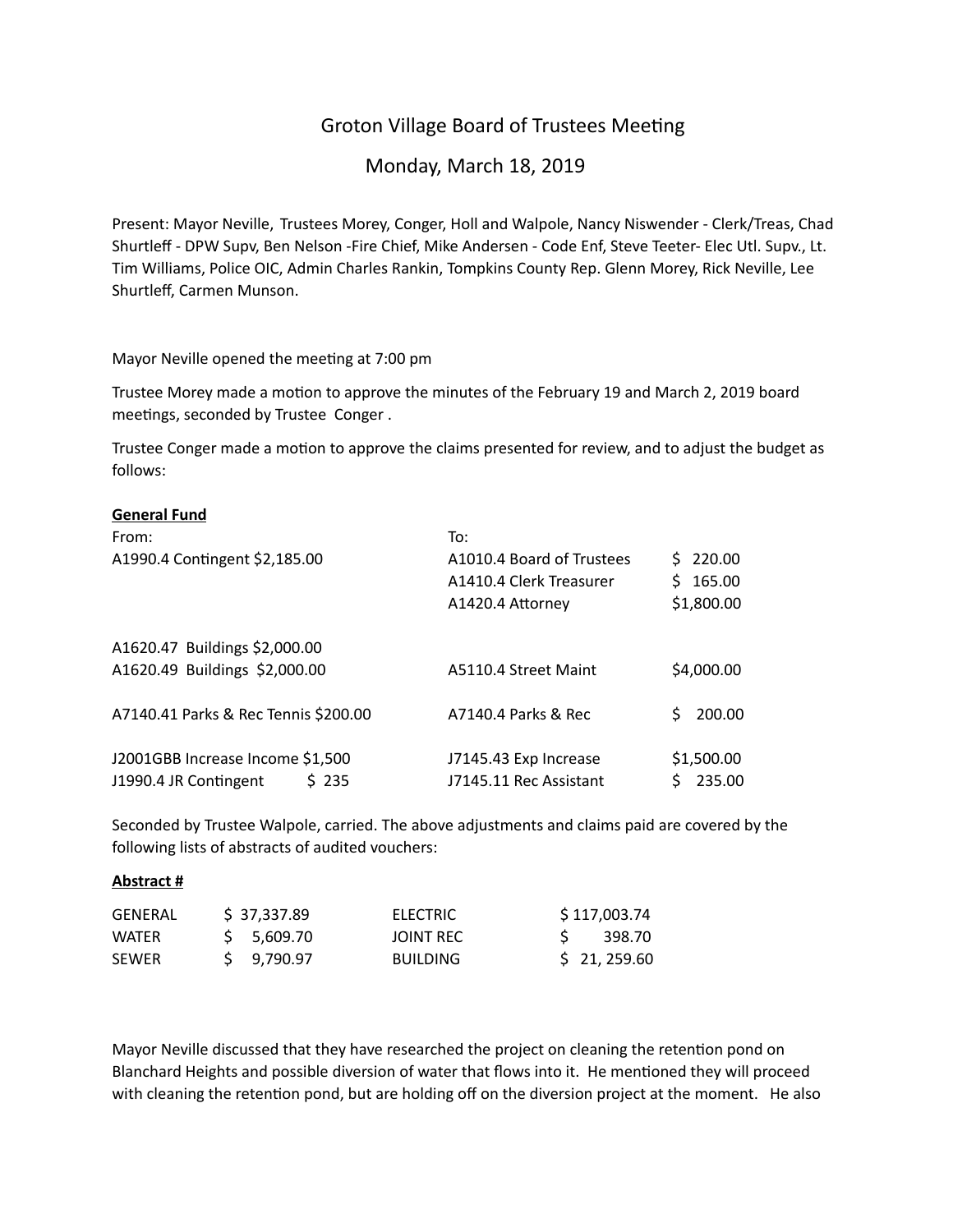discussed utilizing the Village equipment to remove gravel from Carmen Munson's property which Suprv Shurtleff mentioned the Village could use. This can be done contingent upon Carmen Munson signing a hold harmless agreement with the Village.

Motion to approve the use of Village Equipment to move gravel upon signed agreement made by Trustee Morey, 2nd Trustee Holl, Carried.

Trustee Conger made a motion to accept the May 31, 2018 Financial Audit Report from Insero & Co., CPAs, 2nd Trustee Morey, Carried.

Resolution subject to public referendum to transfer up to \$6,500 from the Motor Vehicle Capital Reserve Fund to the Capital Project Fund for repairs on the 2009 International was read by Clerk Niswender

Trustee Walpole inquired on the repairs - Suprv Shurtleff explained the work that needed to be done on the 2009 International.

Motion to accept the above resolution made by Trustee Walpole, 2nd by Trustee Conger, Carried.

Resolution subject to public referendum to transfer up to \$10,000 from the Water Treatment Plant Capital Reserve Fund to the Water Capital Project Fund for upgrades to the Water Plant was read by Clerk Niswender.

Resolution - Suprv Shurtleff explained the work that need to be done on the Water plant.

Motion to accept the above resolution made by Trustee Holl, 2nd by Trustee Conger, Carried.

Trustee Conger made a motion to accept a Resolution declaring April as Fair Housing Month in the Village, 2nd by Trustee Walpole, Carried.

Trustee Holl made a motion to approve travel for Trustees Conger and Morey to the NYCOM Annual Meeting on May 5-7, 2019, 2nd Trustee Walpole, Carried.

Trustee Walpole made a motion to approve the Open Container Exception for the First National Bank of Groton Picnic on July 27, 2019., 2nd by Trustee Morey, Carried.

Trustee Conger made a motion to approve travel to the PERMA Annual Conference on May 23-24, at the Sagamore Resort, Bolton Landing, NY for Admin Rankin & Clerk Niswender, 2nd Trustee Holl, Carried.

A renewal application for a Liquor License was received from Farrells Pub/The Union Tavern dated 2/1/2019.

A letter of resignation was received from Patty Miller - Groton Housing Board - The Committee is looking for more members and will appoint a new Chair.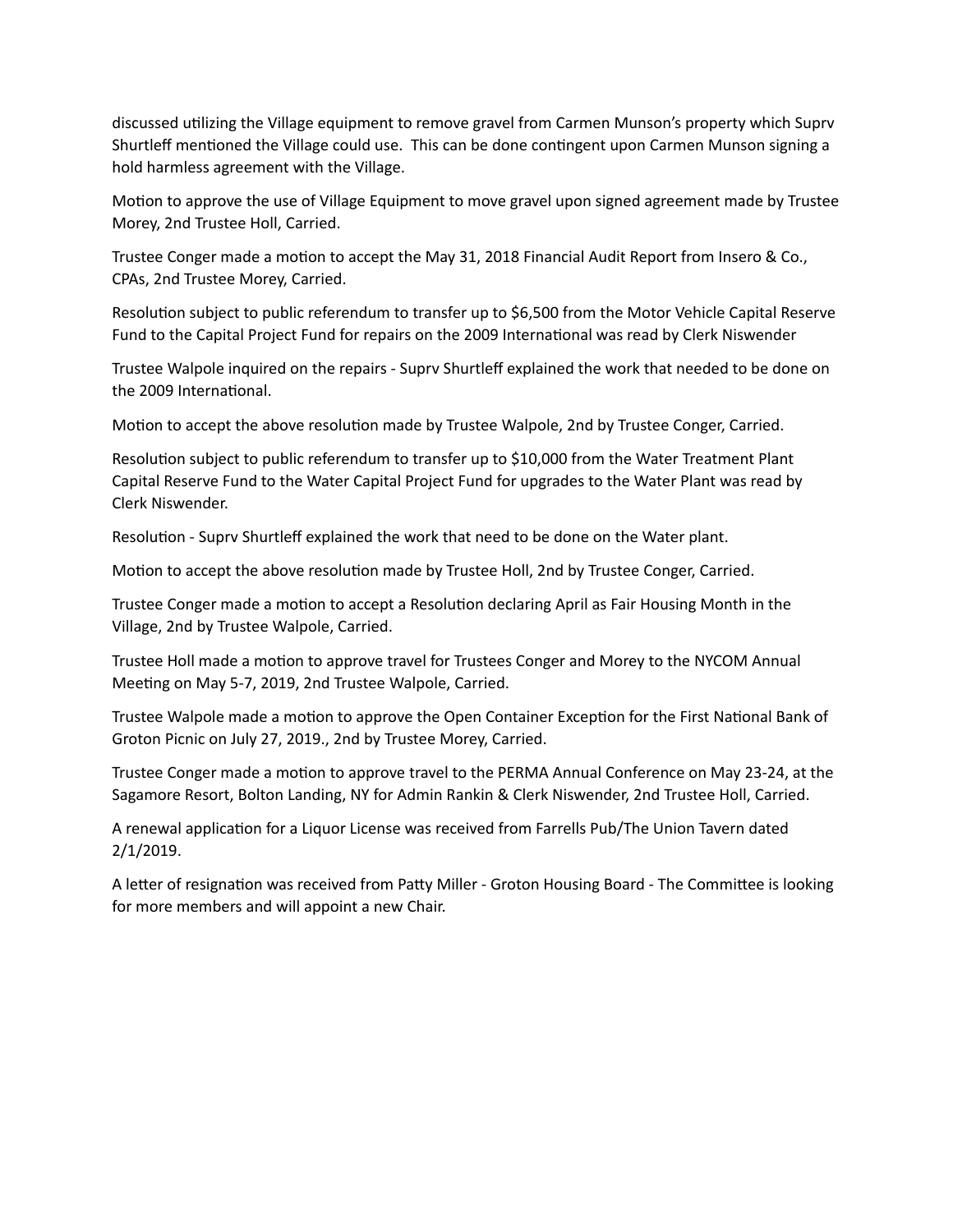## **Monthly department reports.**

### *Electric:* **Supv Teeter reported:**

A couple of outages - village wide - NYSEG - Etna Station, Lansing transformer Completed yearly inventory Transformers pad mounts - stray voltage yearly testing March 20, Lineman Safety Inspection March 22, Bucket Truck to Stadium International - radiator leak March 26 - Perma and CPR trainings

#### *DPW:*

# **Supv Shurtleff reported:**

Plowing on a regular basis In-shop maintenance Water Plant work Work on Fire Truck Replacing Non-Working Water Meters Getting Ready for Spring 420 tons of salt for the year - 110 salt and 110 sand & salt mix for next year

#### *Groton Fire Department:*

### **Chief Ben Nelson reported:**

37 calls YTD. 107 Ambulance calls Easter Egg Hunt Saturday April 20th Chicken BBQ is scheduled for April 27th There was a structure fire in Dryden today that the Fire Department assisted on.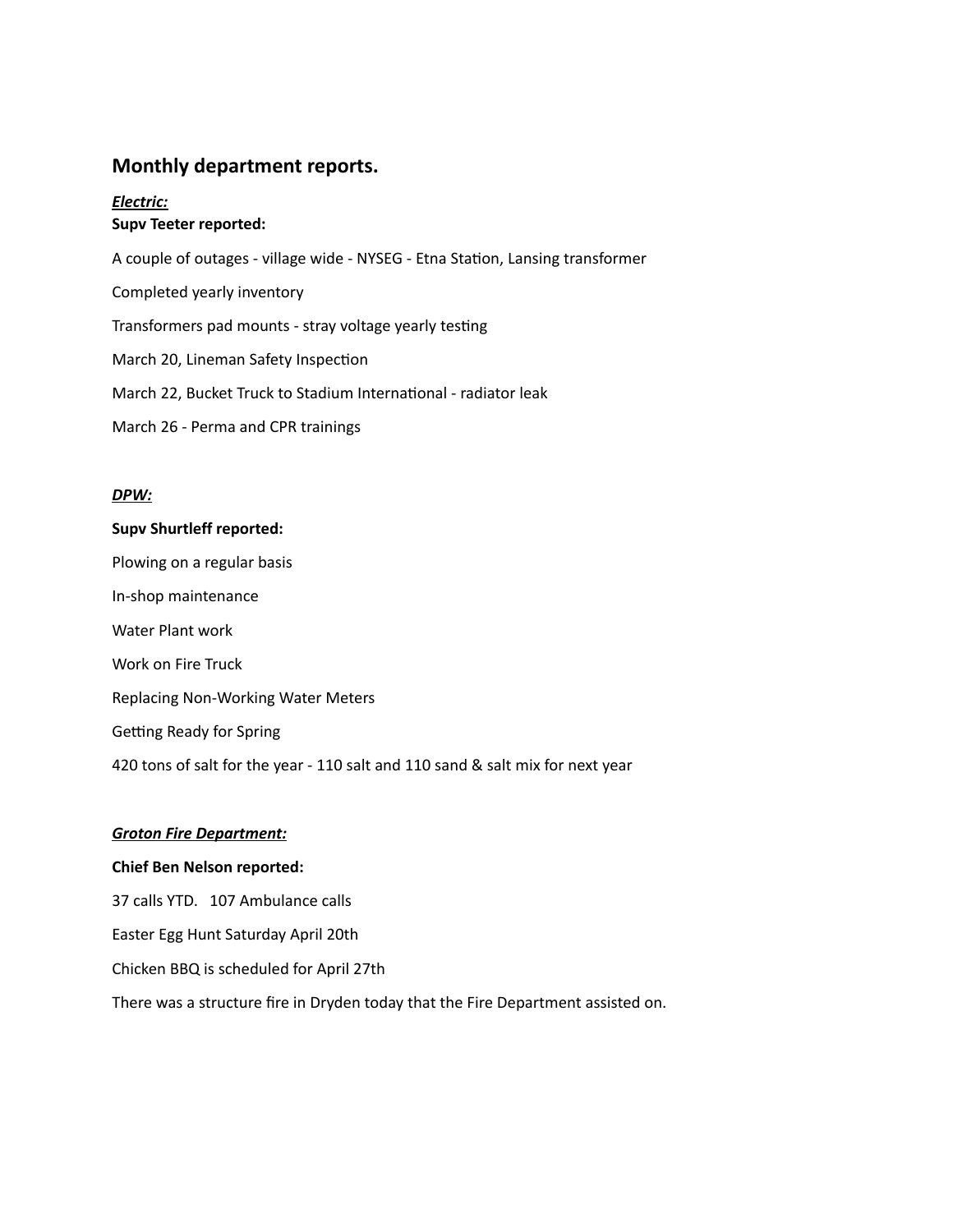#### *Code Enforcement:*

#### **Code Officer Anderson reported:**

Senior Housing about complete, just handrails and medical alarm. Cheese Factory to be complete in the next 3-4 weeks Inspections - Farrells, Caspers, Main St. all will be putting in grease traps. Dematteo Church street - 8 rented apartments 508 Spring Street has been purchased and is being refurbished. 201 Elm Street - renters should be out by 21st and the owners sister will be cleaning up.

209 West Cortland Street has been cleaned up.

#### *Police Report:*

#### **Lt. Williams reported:**

654 calls YTD – slightly above last year.

60% complete on Blood borne pathogen

Mike Keegan - Last day Monday 25th.

Mayor Neville mentioned he always provided great service and will be sorely missed.

## *Joint Recreation:*

## **Trustee Conger reported:**

Financial Audit on all programs done.

Received \$5000 TC Grant for trails

Cabin Fever - 601 attendees - 400 day 201 rollerskating - Made profit \$394

#### *Youth Commission:*

Elizabeth Conger mentioned that Monica Reported on programs...

Food Harvest program - Cooked a meal for their family.

STEAM Lab

Amazing Ag adventure - through Cornell

2 new youth representatives on the Board.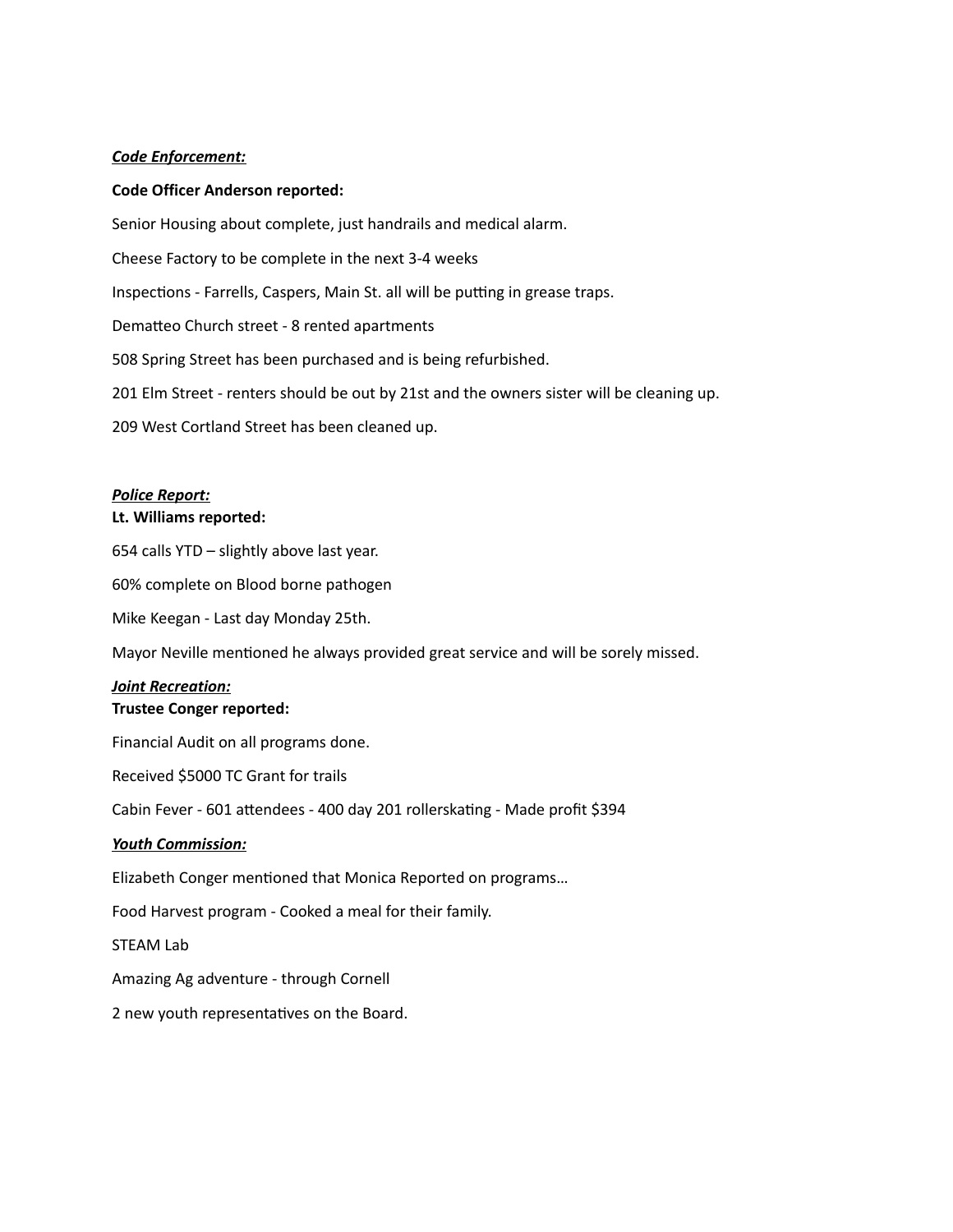#### *Wastewater:*

Trustee Walpole - Alvin has brought several issues :

Bank of pipes in front of tanks - exposed - they have frozen up. We should look at heat tape and insulate these.

2 Chemical pumps- Seals replaced - \$5,000 - self service \$2,400

SCADA Computer system - not operational - Quote - \$500 to pick up our computer to attempt if software can be pulled from our old hard drive. \$4,000 maximum replace computer & reinstall software.

Muffin Monster - need to replace - Estimates \$8,300 lowest.

Mayor acknowledged Glenn Morey and mentioned he reached out to us to provide some contact information for possible funding for flood and water control issues.

#### **Public Comments:**

None

Annual Organizational Meeting is set for April 1, 2019 at 6:45 pm

Public Hearing for the Budget is set for April 15, 2019 at 7:30pm

Next monthly meeting Monday April 15, 2019 7:00pm

7:40pm Trustee Conger made a motion to Adjourn to Executive Session to discuss Employee Position, 2nd by Trustee Morey.

8:03 pm Trustee Walpole made a motion to return from executive session

Trustee Conger made a motion made to adjourn at 8:08 to budget work session on Monday, March 25th at 7:00pm.

Nancy Niswender Clerk Treasurer